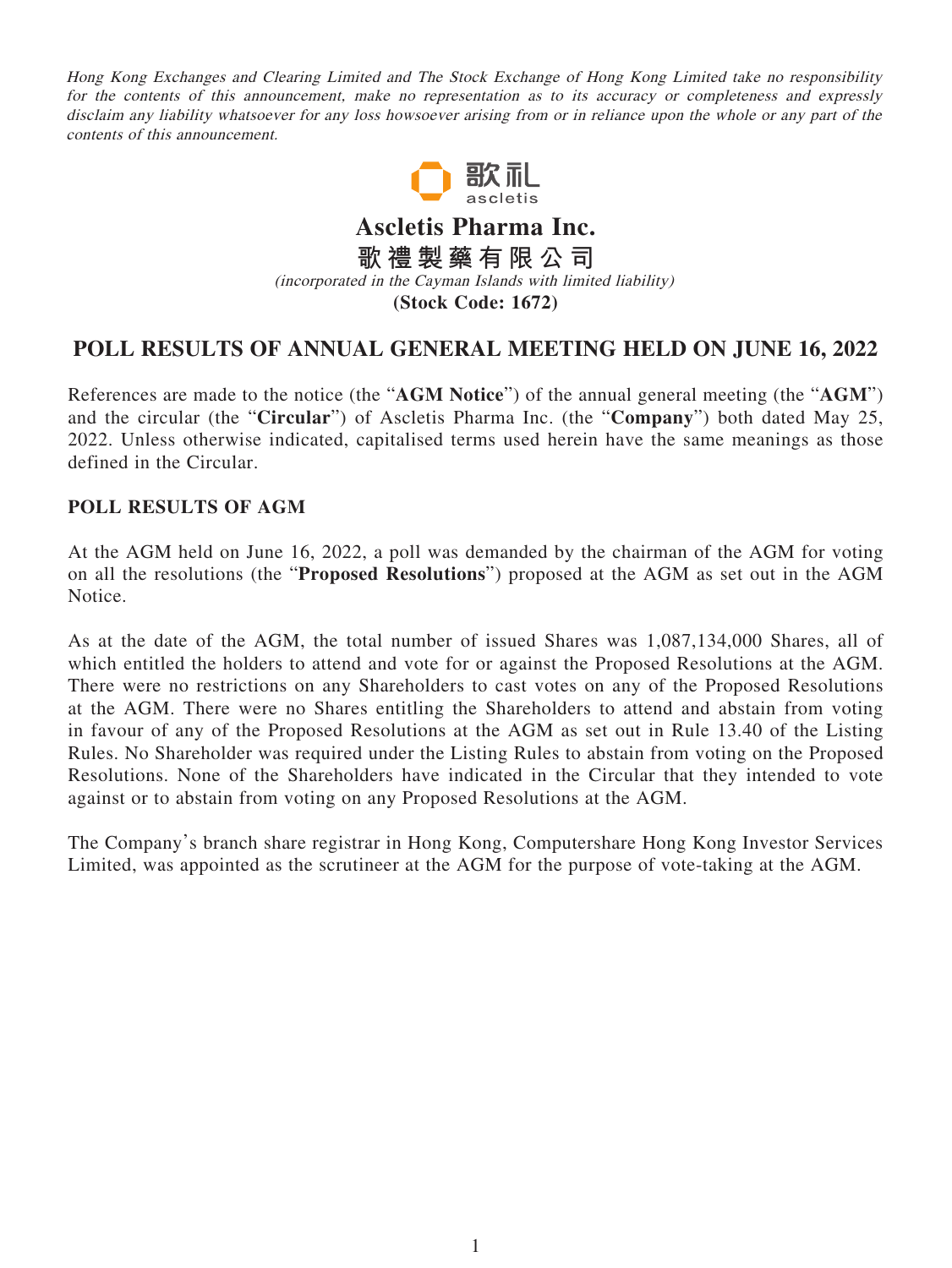The poll results in respect of all the Proposed Resolutions were as follows:

| <b>ORDINARY RESOLUTIONS</b> |                                                                                                                                                                                                                                                                                                                                                                                                                                                    | No. of Votes $(\% )$          |                              |
|-----------------------------|----------------------------------------------------------------------------------------------------------------------------------------------------------------------------------------------------------------------------------------------------------------------------------------------------------------------------------------------------------------------------------------------------------------------------------------------------|-------------------------------|------------------------------|
|                             |                                                                                                                                                                                                                                                                                                                                                                                                                                                    | For                           | <b>Against</b>               |
| 1.                          | To receive and consider the audited consolidated financial statements and<br>the reports of the directors and auditor for the year ended December 31,<br>2021.                                                                                                                                                                                                                                                                                     | 726,107,303<br>$(100.00\%)$   | $\theta$<br>$(0.00\%)$       |
| 2.                          | To re-elect Mrs. Judy Hejingdao WU as an executive Director.<br>(i)                                                                                                                                                                                                                                                                                                                                                                                | 723,854,303<br>$(99.69\%)$    | 2,253,000<br>$(0.31\%)$      |
|                             | (ii)<br>To re-elect Ms. Lin HUA as an independent non-executive Director.                                                                                                                                                                                                                                                                                                                                                                          | 726,107,303<br>$(100.00\%)$   | $\theta$<br>$(0.00\%)$       |
|                             | To authorize the board of Directors to fix the remuneration of the<br>(iii)<br>Directors.                                                                                                                                                                                                                                                                                                                                                          | 726,107,303<br>$(100.00\%)$   | $\Omega$<br>$(0.00\%)$       |
| 3.                          | To re-appoint Ernst & Young as auditor and to authorize the board of<br>Directors to fix its remuneration.                                                                                                                                                                                                                                                                                                                                         | 726,107,303<br>$(100.00\%)$   | $\theta$<br>$(0.00\%)$       |
| 4.                          | To grant a general mandate to the Directors to issue new shares of the<br>Company not exceeding 20% of the total number of issued shares of the<br>Company.                                                                                                                                                                                                                                                                                        | 716,884,303<br>(98.73%)       | 9,223,000<br>$(1.27\%)$      |
| 5.                          | To grant a general mandate to the Directors to repurchase shares of the<br>Company not exceeding 10% of the total number of issued shares of the<br>Company.                                                                                                                                                                                                                                                                                       | 726, 107, 303<br>$(100.00\%)$ | $\overline{0}$<br>$(0.00\%)$ |
| 6.                          | To extend the general mandate to issue new shares by adding the number<br>of shares repurchased.                                                                                                                                                                                                                                                                                                                                                   | 715,648,303<br>$(98.56\%)$    | 10,459,000<br>$(1.44\%)$     |
| <b>SPECIAL RESOLUTION</b>   |                                                                                                                                                                                                                                                                                                                                                                                                                                                    |                               |                              |
| 7.                          | To approve the adoption of the second amended and restated memorandum<br>and articles of association incorporated with the proposed amendments as<br>set out in the Appendix III of the Circular; and authorise any one Director<br>to do all such acts and things and execute all such documents for and<br>on behalf of the Company as they may consider necessary, desirable or<br>appropriate in connection with the special resolution no. 7. | 726, 107, 303<br>$(100.00\%)$ | $\overline{0}$<br>$(0.00\%)$ |